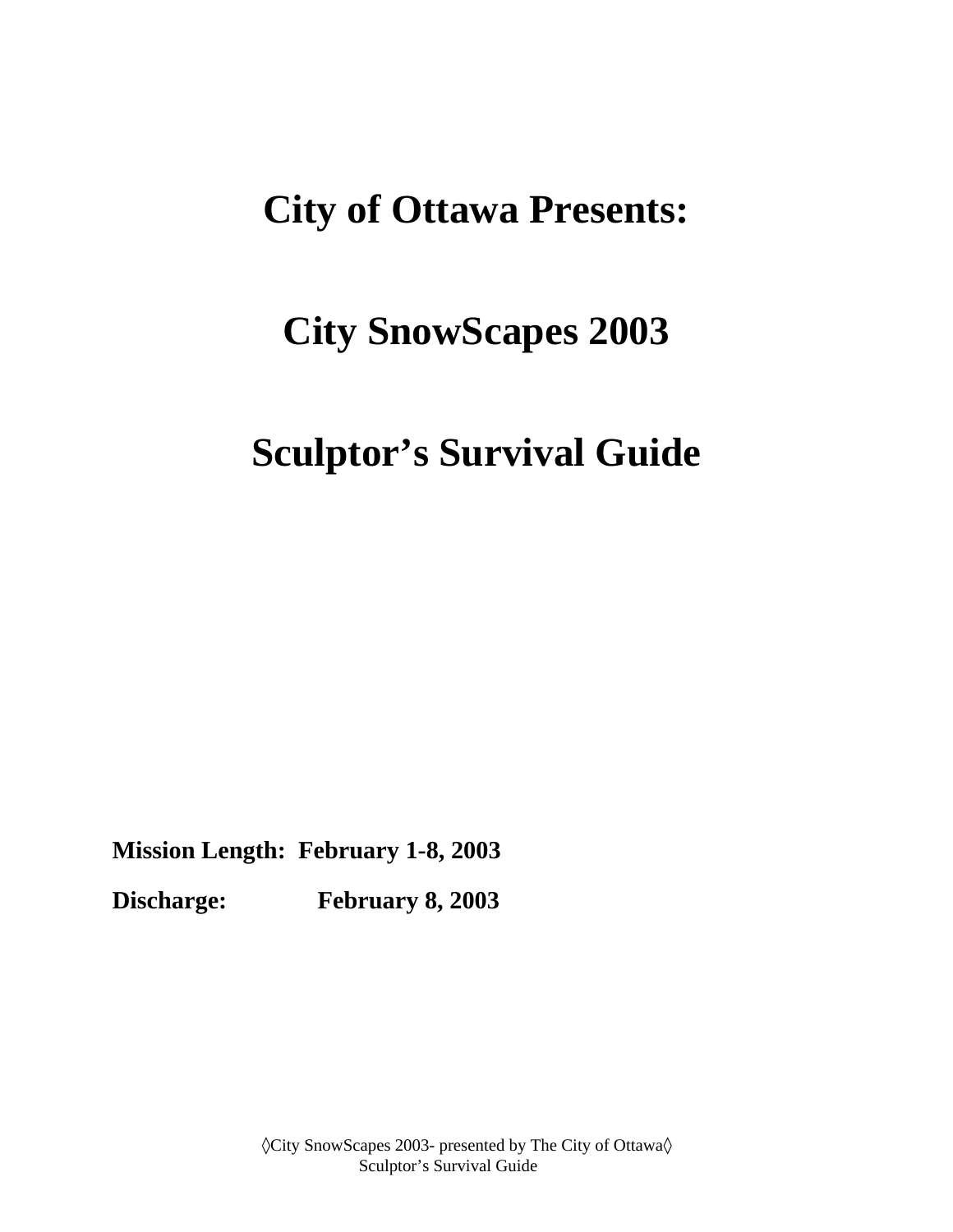### **SnowScapes Survival Overview**

Your mission, should you choose to accept it, is to create a snowsculpture worthy of your ranking. The sculpture must be completed by the eighth of February. It must be a team effort. At the end of this mission, HQ will evaluate your sculpture and award medals accordingly.

24 elite teams have been selected to complete this mission. Eight teams will emerge on top. Can your team complete this mission successfully? This guide will assist you in your journey of sculpting.

Good luck soldiers.

#### **Signaling For Help**

 The SnowScapes staff will be on site to assist you with any problems you may encounter. FeildMarshall, Debra Beauregard can be reached at 580.2424. ext 25649.

#### **Parking Regions**

*Parking details will be confirmed at a later date.*

#### **Camouflage- Survival in the Winter**

 It will be necessary to Camouflage yourself in order to survive the cold of this mission. Here is a list of clothing and why it is needed.

**Mitts, Gloves, and Socks-** Woolen gloves inside rubber gloves will allow hands to stay warm and dry, without restricting movement; hats, scarves, and hoods will also help retain heat. Sunglasses will act as wind protection.

**Boots-** Thick-soled, well insulates, watertight boots with a felt liner are recommended.

When carving, be sure to dress accordingly to the temperature. Layers are most effective in keeping warm. During your mission, work with your layers to avoid sweating. Damp clothing will only make you colder as you become tired. Prolonged Stays inside mission control will have adverse effects.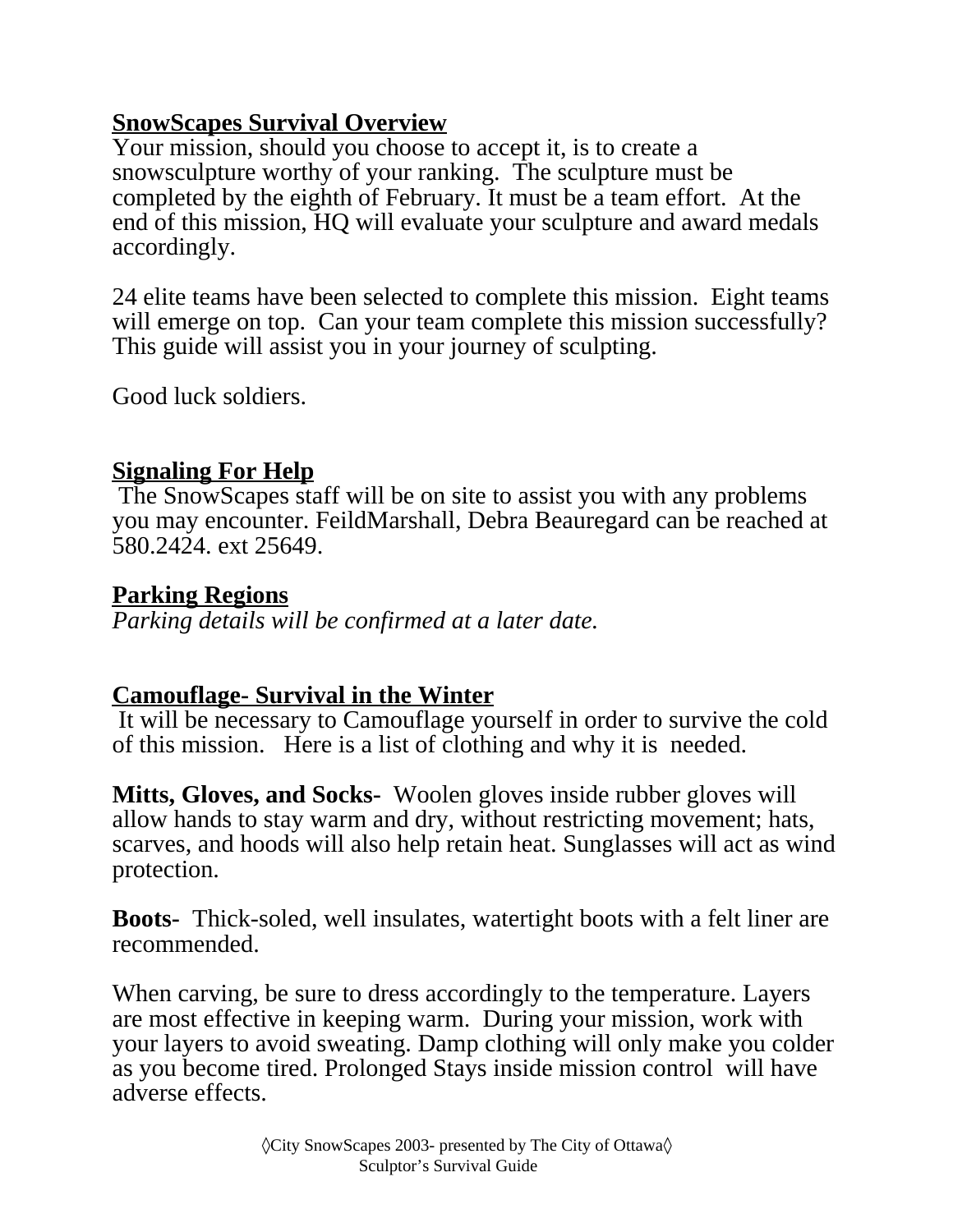## **Energy**

Thermoses of hot chocolate, soup and coffee will provide much needed energy and warmth. Alcohol will not. Dried fruit or raisins will give energy. If you feel yourself getting cold, keep moving.

## **Grub**

Piping hot hot chocolate will be provided from BeaverTails during the mission.

### **Weaponry**

When using your mission tools, please remember you have less control of them when you are wearing gloves.

**Shovels-** Lightly coat this tool in wax or oil to prevent sticking. **Sleds-** Small plastic sleds are used for mixing snow and water to a useable consistency for molding. They also will assist in the move from your tank to your mission site.

**Other tools-** Snow scoops, Chisels, Putty Knives, Large Cardboard Boxes, wood for basic molds and temporary supports, heavy-duty plastic buckets and pails, hand saws and household kitchenware (such as colanders).

Gravity, bright sunshine, and thaws will hamper your mission. To avoid failure, heed this advice;

Your sculpture will begin with an 8x8x6 block of snow. You may crush it, rotate it, add to it, do whatever you will to it, but here is what mission control suggests:

**Molds-** Plastic Milk Crates make excellent block molds; bowls can be used to form hemispheres; heavy cardboard tubes can make columns. All molds work better if they are greased before packed.

**Plastic-** Sheets of plastic can help define certain shapes. To make a small arch, pile a mound of snow to form the shape of the inner edge of the arch. Cover it smoothly with a sheet of plastic, then a thick layer of